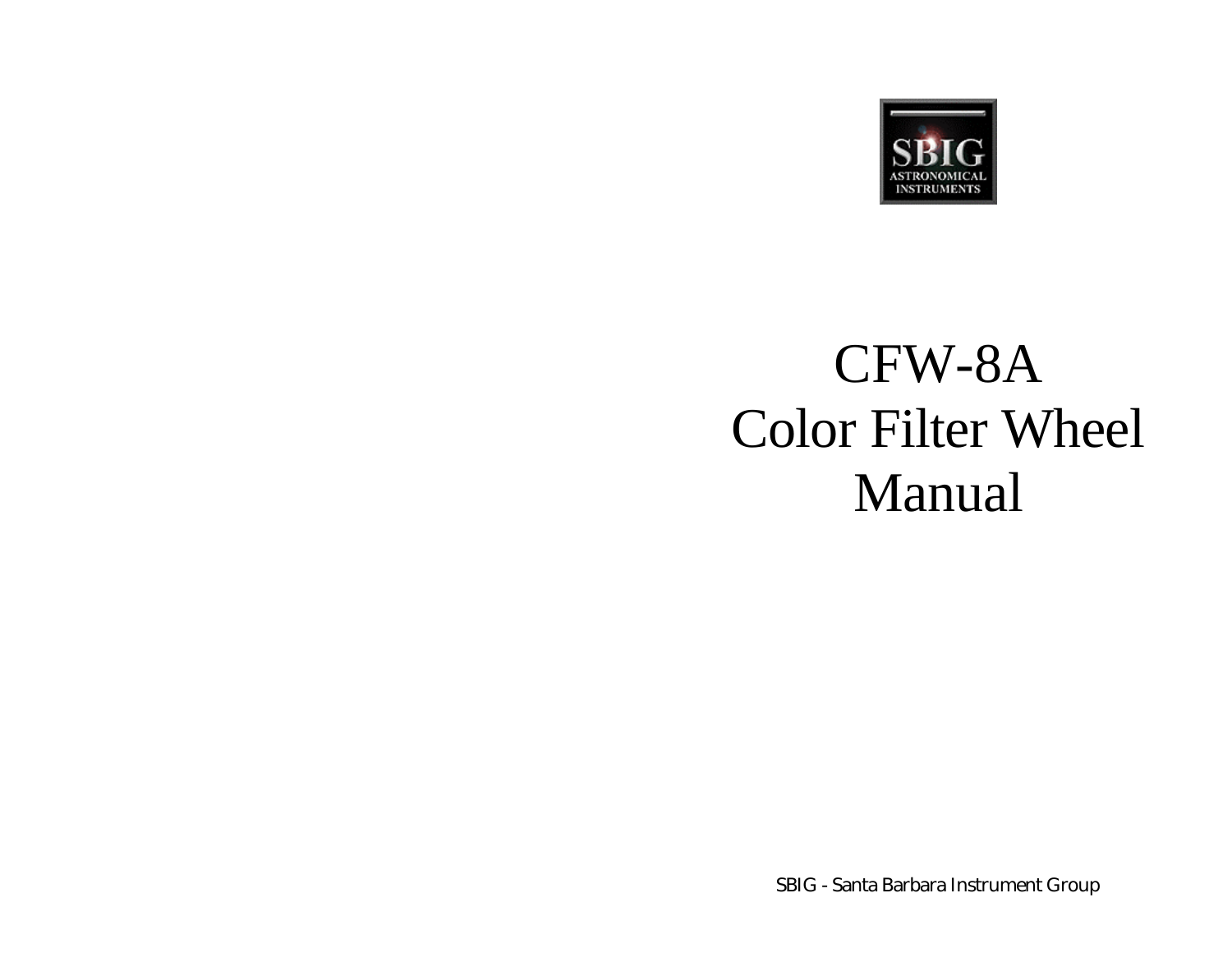©2002 Santa Barbara Instrument Group 147-A Castilian Drive Santa Barbara, CA 93117 Telephone (805) 571-7244 FAX (805) 571-1147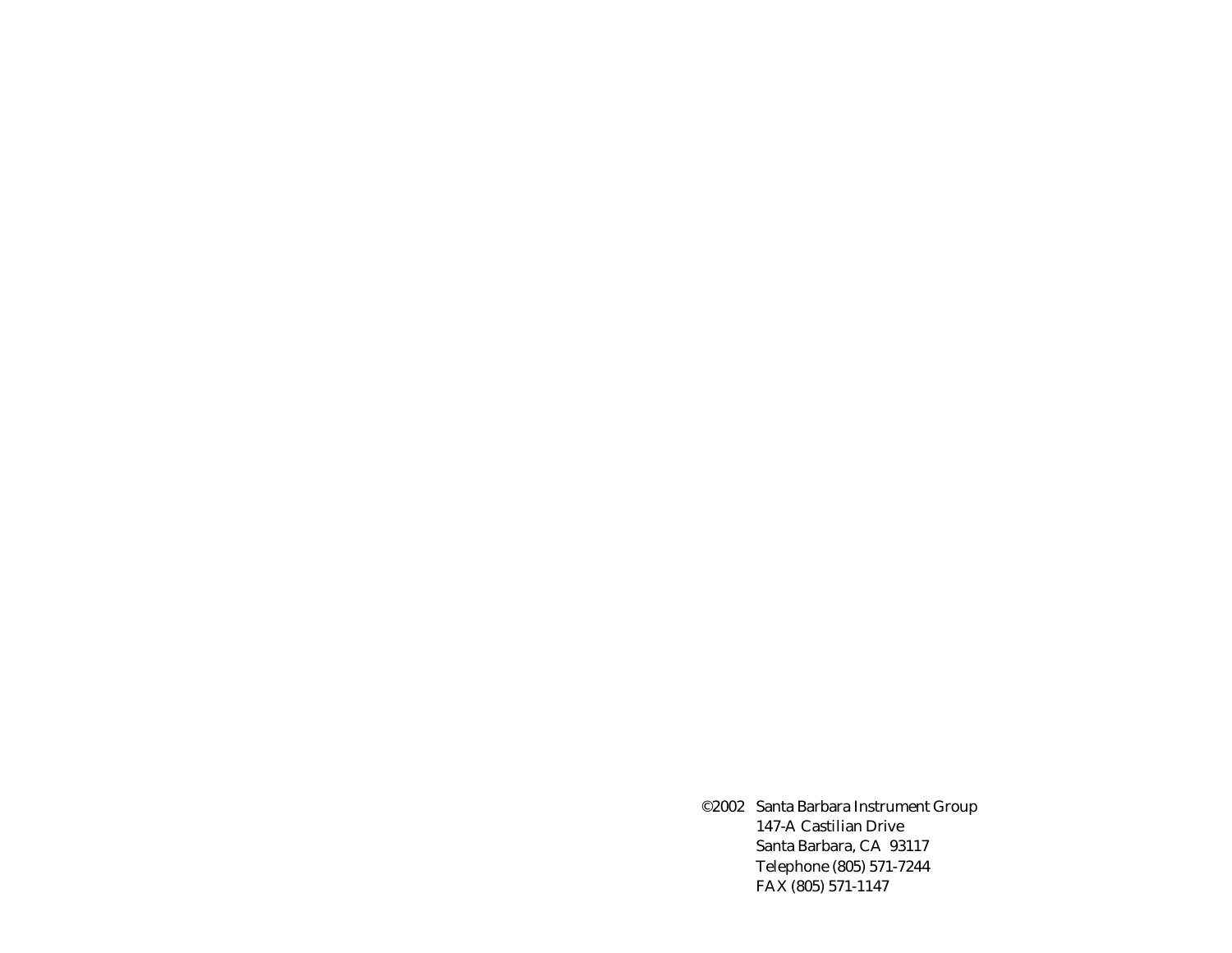#### **Copyright Notice**

This manual is copyrighted by Santa Barbara Instrument Group (SBIG). This manual may not be copied in whole or in part.

CFW-8A Manual Version 1.4 Printed 2002

©2002 Santa Barbara Instrument Group 147-A Castilian Drive Santa Barbara, CA 93117 Telephone (805) 571-7244 FAX (805) 571-1147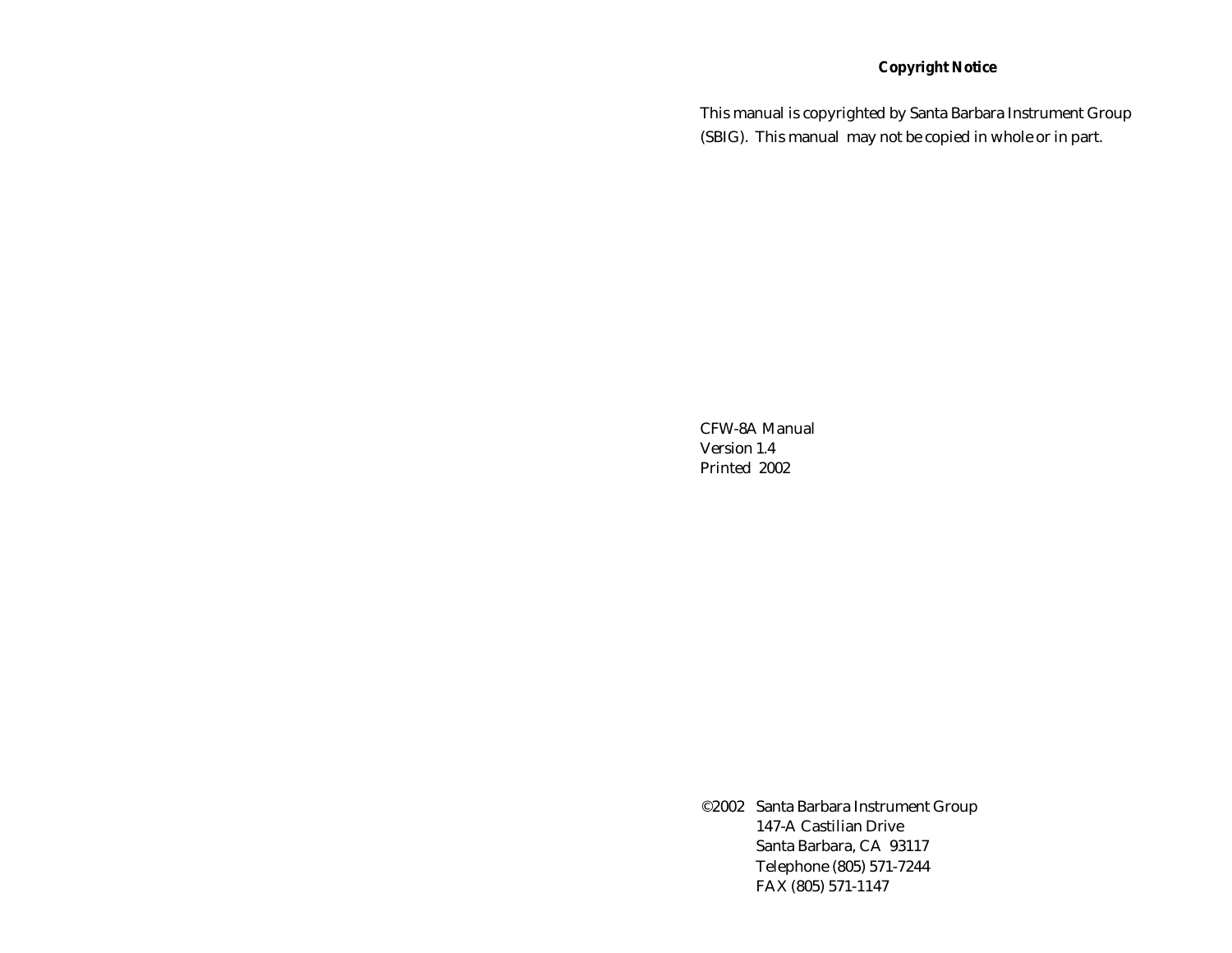### *TABLE OF CONTENTS*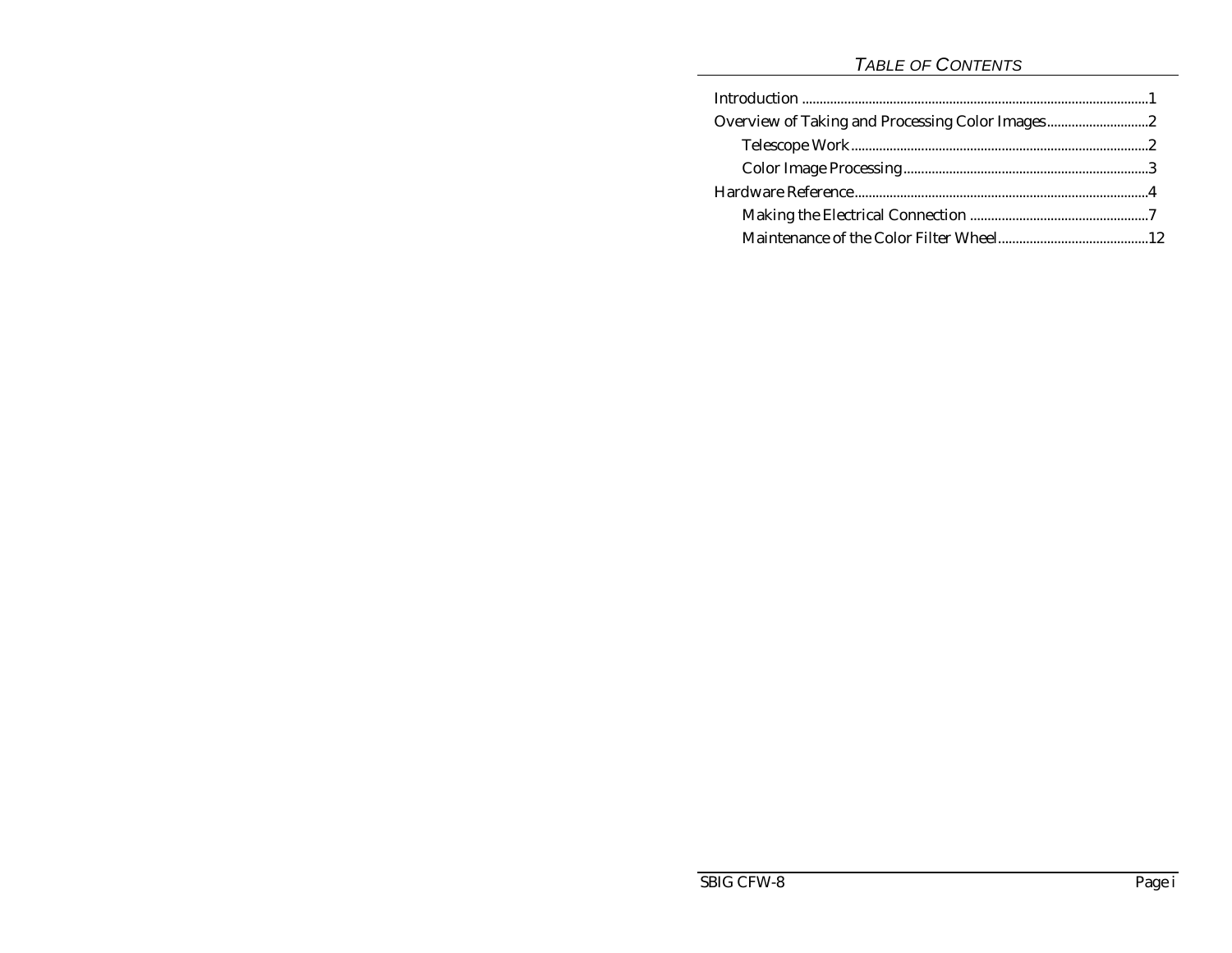#### **The CFW-8A Color Filter Wheel**

#### *INTRODUCTION*

*This manual describes Santa Barbara Instrument Group's CFW-8A Color Filter Wheel. This product can be used with CCDOPS or CCDSoftV5 software to facilitate taking and processing of tri-color images with most SBIG cameras, including the ST-4X, ST-5, ST-6, ST-7, ST-8, ST-9 and ST-10 Imaging Cameras. This list may be expanded as we add new models. Many third party software packages also support SBIG products.*

*The Color Filter Wheel is an accessory that mounts on the front of the camera. The filter wheel has five filter positions: Red Filter, Green Filter, Blue Filter, Clear Filter and 1 Clear Aperture position for additional filters of your choice. "Primary" color images are taken through the Red, Green and Blue Filters and the Clear Filter allows ordinary observing without having to refocus.*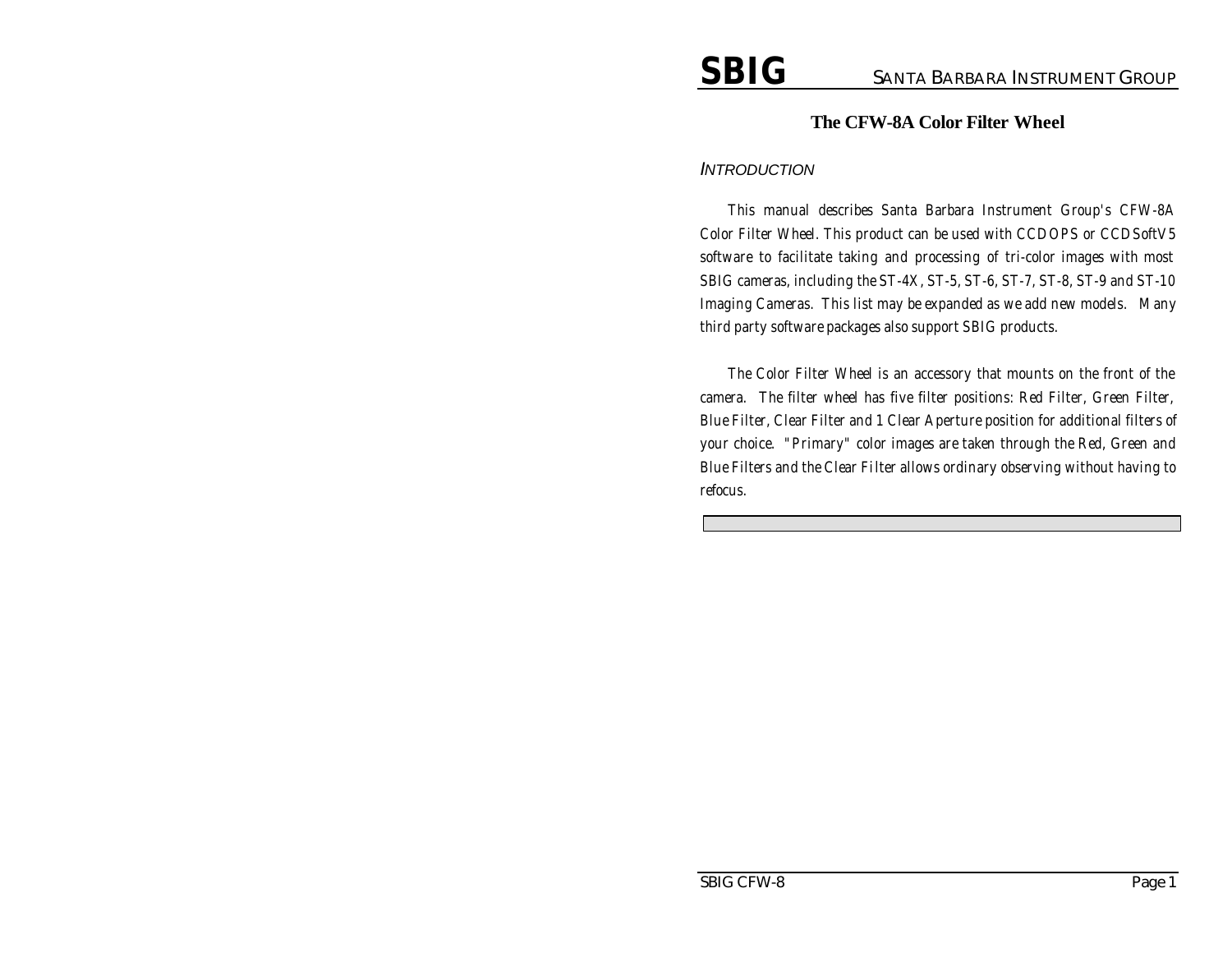### Overview of Taking and Processing Color Images

This section provides an overview of the steps necessary, both at the telescope and in front of the computer, to take and process tri-color images.

### *Telescope Work*

At the telescope you use the standard CCDOPS software to take sets of three images for each object. The three images represent the Red, Green and Blue primary images. Take these images as you would for monochromatic images except use the filter wheel to select each of the three primary spectral bands.

You can take equal duration exposures in the Red, Green, or Blue or match the exposure duration of each primary image to the brightness of the object. Typical ratios of Red : Green : Blue are 1 : 1 : 1.6 to match the exposure to the CCD's sensitivity although accurate color balance should be done for your system with neutral grey objects or "white" G5 type stars.

Each of these images should be dark subtracted<sup>1</sup> and should be saved with a name that indicates the color of the filter (e.g., M51R, M51G, M51B). Note, however, that different software programs may handle tri-color files differently and the naming convention you use is dictated by your software. If you are using a fast system (low F number) and your images show signs of vignetting (such as a variation in the sky background level) then you should also take flat

l

<sup>1</sup> You may also want to use the other image enhancement features of CCDOPS such as removing cool pixels. In general the three image set should be made to look their best prior to merging the RGB image.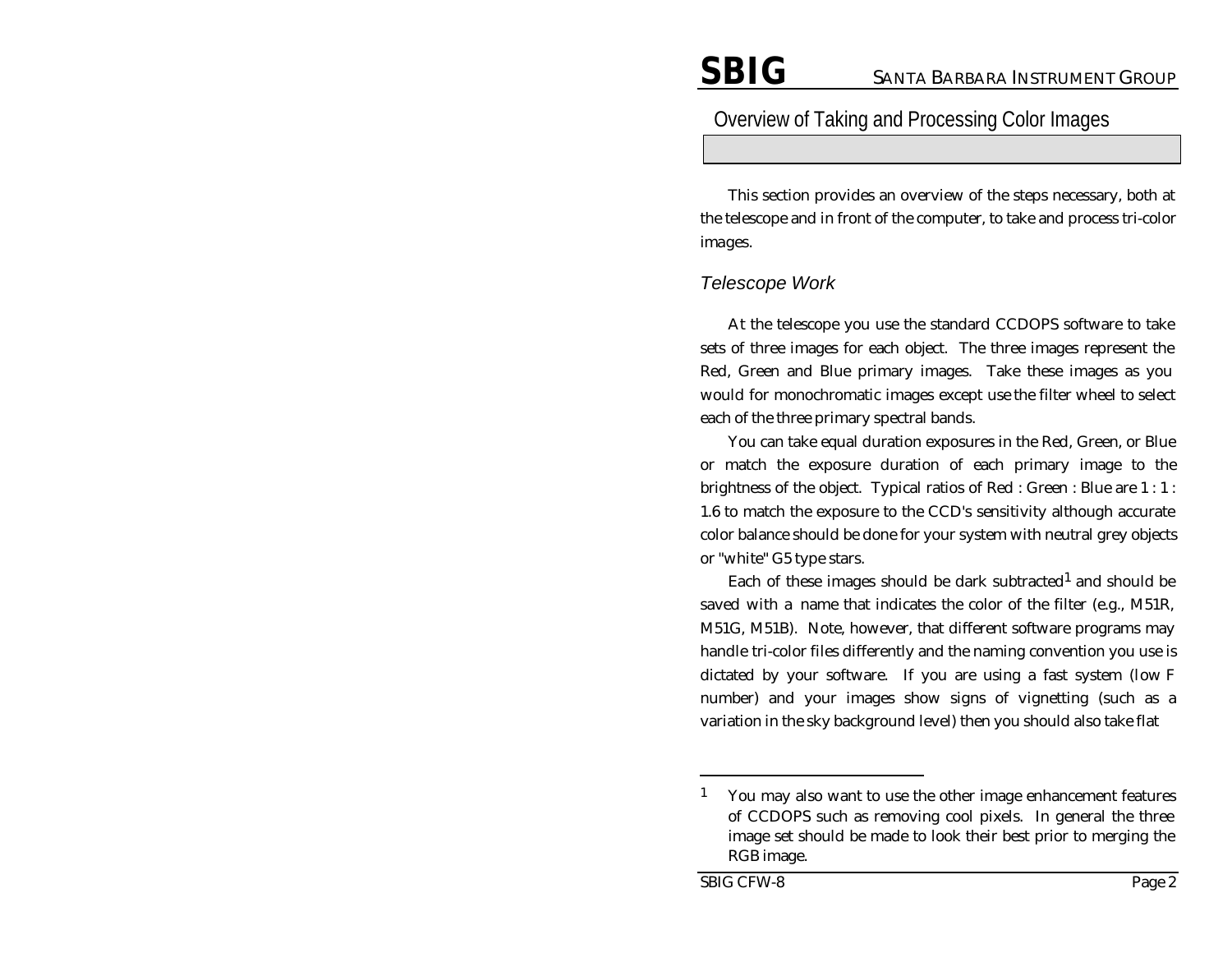field images and flat field correct your primary images using CCDOPS. Whether you need to take different flat field images for

each primary color or not will depend on how different the vignetting pattern is for the different primary images. Typically a single flat field image will suffice.

### *Color Image Processing*

A complete description of color processing is beyond the scope of this manual. A complete description and step by step instructions may be found in the CCDSoftV5 manual. Different software packages may handle the combining differently, but in general, you register or co-align the primary color images. You select the Red image from the set of three primary images you want to register and the software then loads and displays it. In that image you select a reference star (or pixel) and this rerence star (or pixel) is used to register the Red, Green and Blue images to one another. Once the images have been registered, they are merged together to form a tri-color image and minor adjustments are made to achieve color balance.

Third party software packages such as Maxim DL, Adobe Photoshop or Aldus Photostyler are popular programs for combining the three primary images. While these packages tend to be expensive, often times you can find last year's versions at a sharp discount and they really are powerful image processing packages producing the most professional results.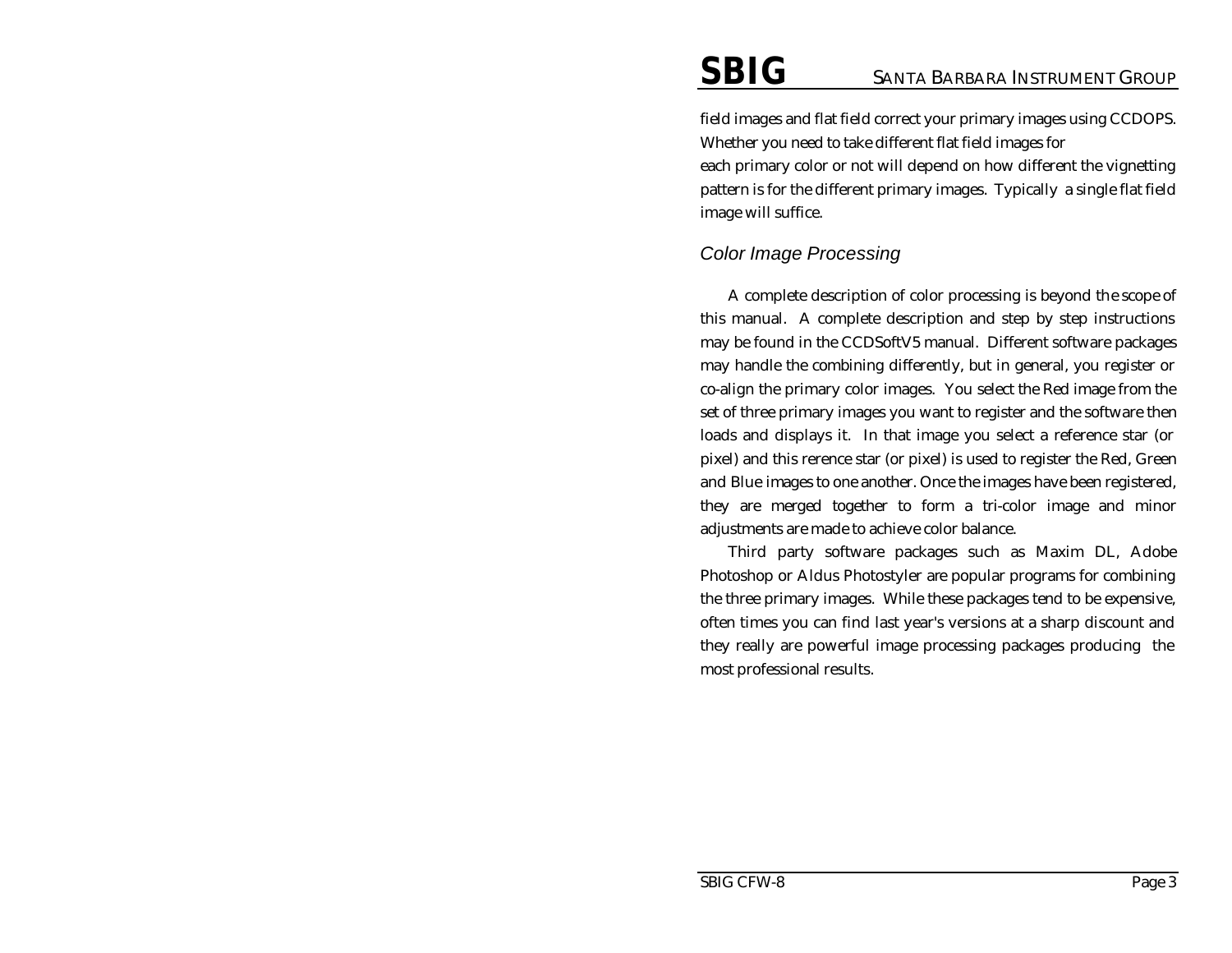Hardware Reference

This section describes the *CFW-8A* Color Filter Wheel accessory for the ST-4X, ST-5, ST-6, ST-7, ST-8, ST-9 & ST-10 CCD Cameras. It includes instructions on how to install and operate the filter wheel.

### *Attaching to the CCD Camera*

The *CFW-8A* is an accessory that allows the user to take images through optical filters. It is installed onto the camera and sits between the Optical Head and the Telescope.



The filter wheel contains a magazine with five filter positions capable of holding standard threaded  $1\frac{1}{4}$  $\frac{1}{4}$  inch eyepiece filters. SBIG provides four filters for use with the *CFW-8A*. There is a set of Red, Green and Blue interference filters for color imaging, and a Clear Filter which allows imaging "full spectrum" without having to refocus. No IR blocking filter is needed as the RGB filter have an IR blocking coating. The RGB filters have been selected for a specific bandpass so accurate red, green and blue images can be created.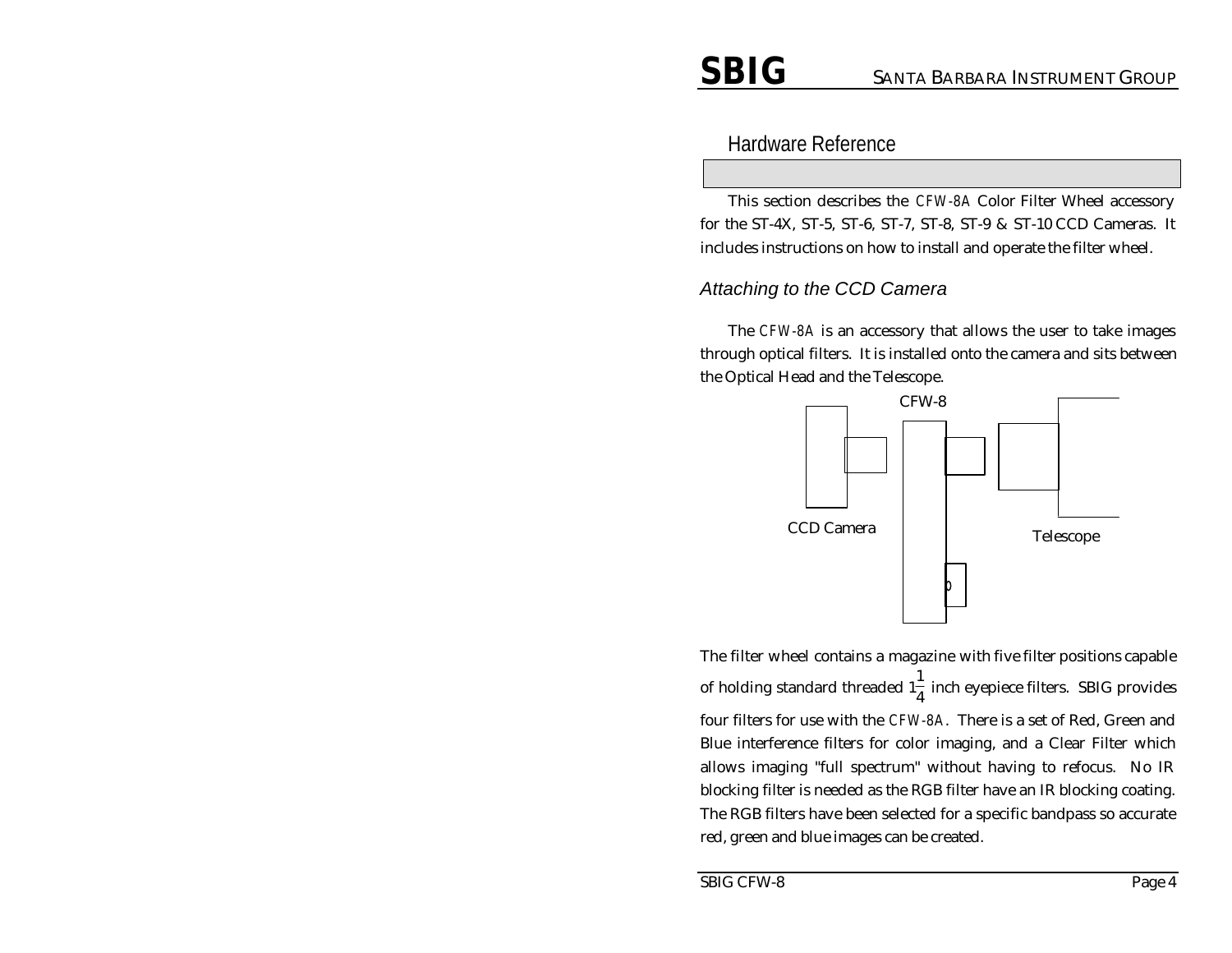The filter wheel attaches to other accessories through the universal T-Thread. The front and back of the *CFW-8A* have female T-Thread receptacles. Using T-Thread makes the *CFW-8A* a "plug and play" system. You can attach a 1 $\frac{1}{4}$  $\frac{1}{4}$  inch or 2 inch nosepiece draw tube into the front or you can attach an adapter that mates directly to the back of SCTs, replacing the standard Visual Back. Refer to the Appropriate Section below for specific instructions on how to connect the *CFW-8A* to the various model SBIG Cameras.

#### **ST-4X/ST-5 Users**

ST-4X and ST-5 users slip a TR-4 T-Thread adapter over the camera's nosepiece and screw the *CFW-8A* into the end of the TR-4 with the T-Thread coupler at the back of the *CFW-8A*.



#### **ST-6 Users**

ST-6 users mount their camera to the *CFW-8A* by replacing the ST-6's removable nosepiece with a T-Thread flange. The *CFW-8A* is then screwed into the T-Thread flange with the T-Thread coupler. Proper clocking of the *CFW-8A* to the ST-6 is achieved by loosening the three set screws on the edge of the T-Thread flange, rotating the *CFW-8A*, then re-tightening the three set screws.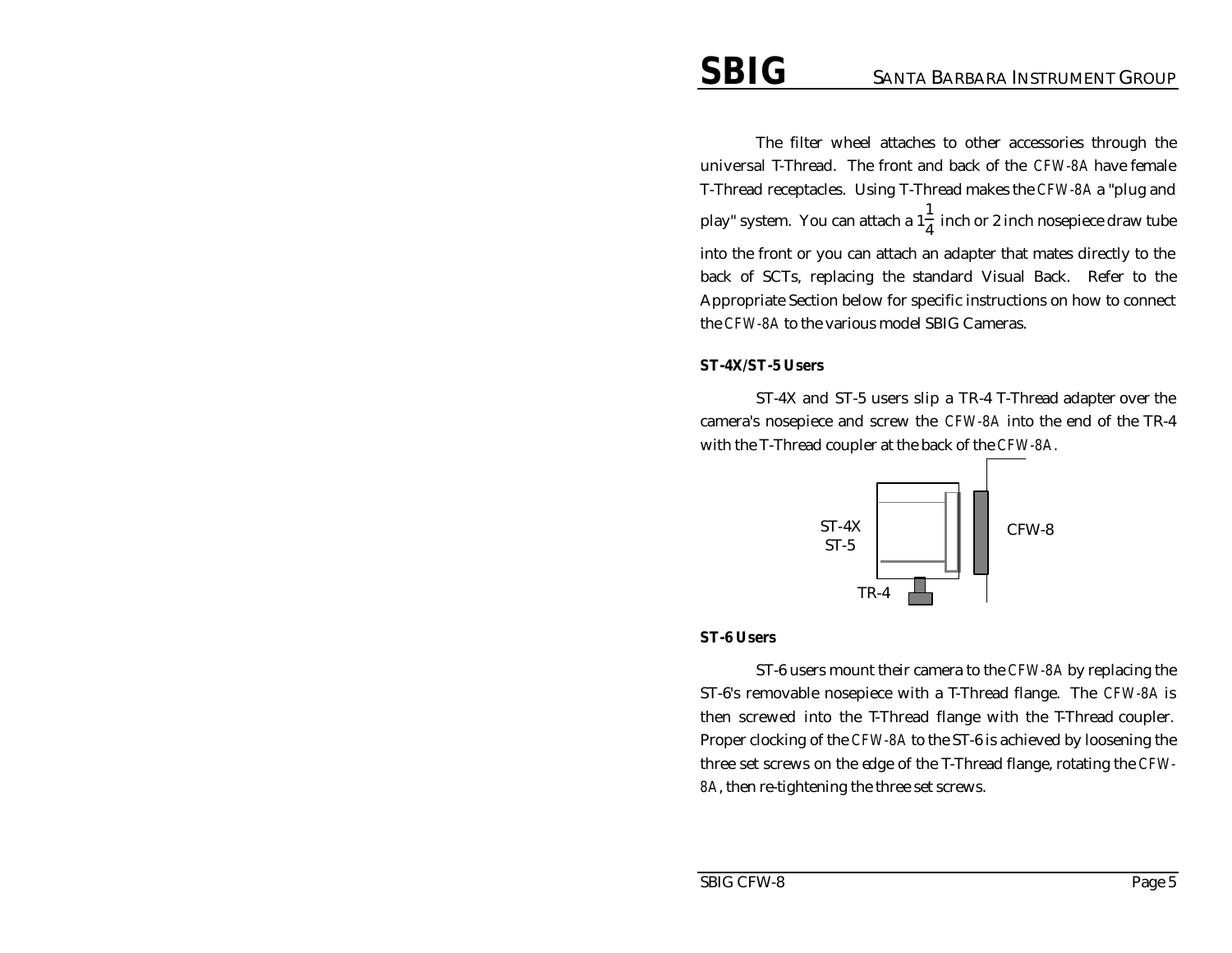

#### **ST-7/ST-8/9/10 Users**

A permanent mounting of the *CFW-8A* to the ST-7/8/9/10 is accomplished by attaching the CFW8 directly to the face plate of the camera by the following procedure:

- 1. Remove the  $ST-7/8/9/10$ 's TThread mount held in place with 4 phillips head screws and set the screws aside. [The T-Thread mount is where the nose piece screws into the camera head. It is a block approximately ¼" thick and shaped like the letter "D" attached to the face plate of the camera. It has three set screws holding an internal ring that has female T-Threads].
- 2. Remove the cover of the *CFW-8A* and pull the filter magazine out of the housing.
- 3. Remove the four rubber hole plugs from the rear of the *CFW-8A* by pushing them through the housing with a small allen tool. Save these in case you decide to later use the *CFW-8A* with the T-Thread coupler or with a different camera.
- 4. Using the four 4-40 by 3/16 socket screws provided, attach the *CFW-8A* to the front of the ST-7/8. Make sure you use the provided screws whose length of 3/16 is required to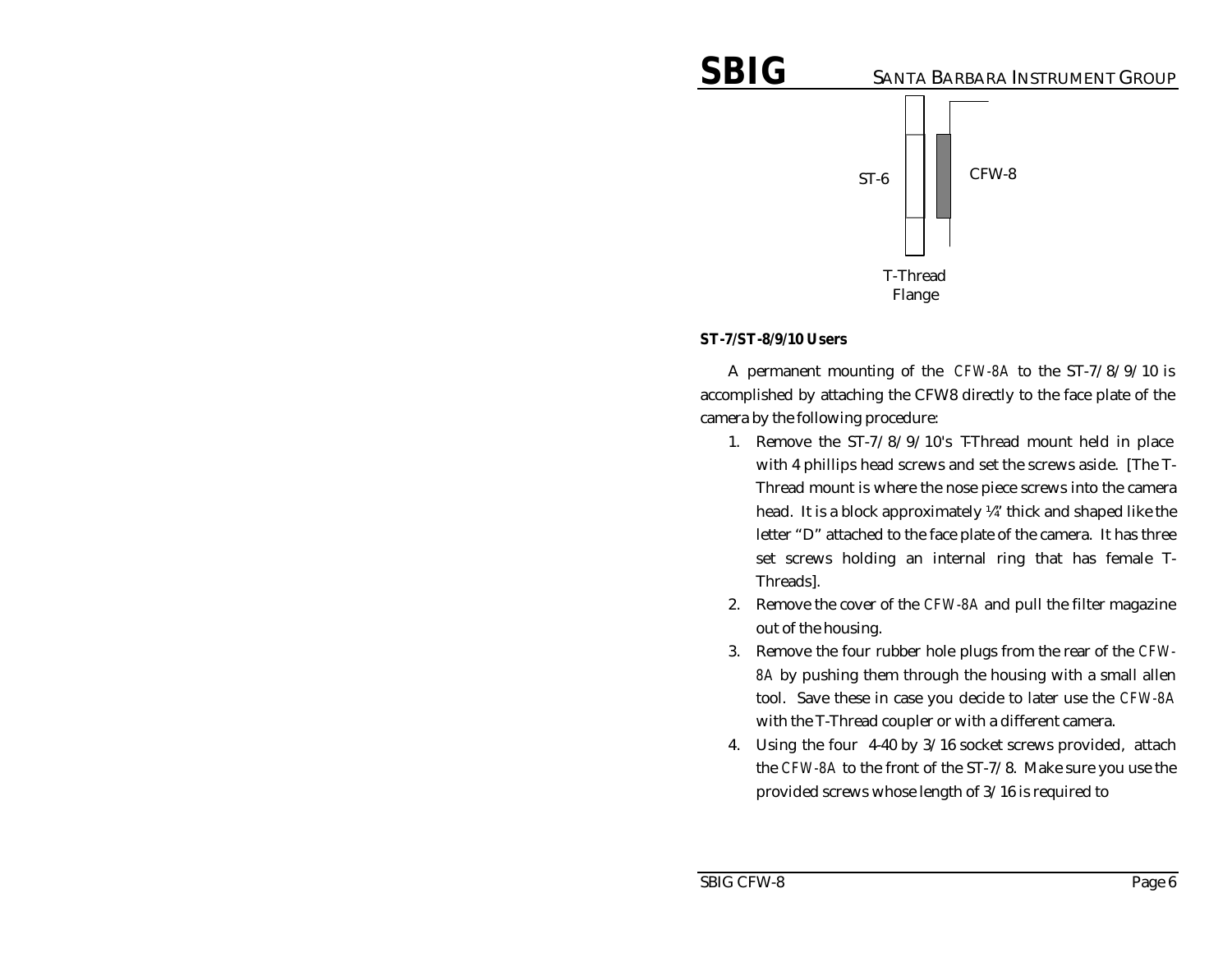thread into the ST-7 front plate without breaking through the blind taps.

#### **Alternate temporary attachment of CFW8 to ST-7/8/9/10**

ST-7/8/9/10 users may also mount their camera to the *CFW-8A* by unscrewing the camera's T-Thread nosepiece and screwing the Filter wheel onto the camera with an optional male-to-male T-Thread coupler. Proper clocking of the *CFW-8A* relative to the camera is achieved by loosening three set-screws at the font of the camera rotating the *CFW-8A* into position then re tightening the 3 set screws.



#### *Making the Electrical Connection*

The *CFW-8A* has a cable that comes out the side that needs to connect to your camera electronics. The *CFW-8A* gets it power and positioning information from the camera thru this connector.

If you're using an ST-4X, ST-5 or ST-6 the *CFW-8A* is supplied with a 15 foot cable that you plug into the AUX port on the camera's CPU. The AUX port is the 9 pin connector adjacent to the COM port you use for communicating with the PC.

If you're using an ST-7/8/9/10 the *CFW-8A* is provided with a short cable that plugs into the camera's 9-pin telescope connector adjacent to the cable connecting the ST-7/8/9/10 to the PC.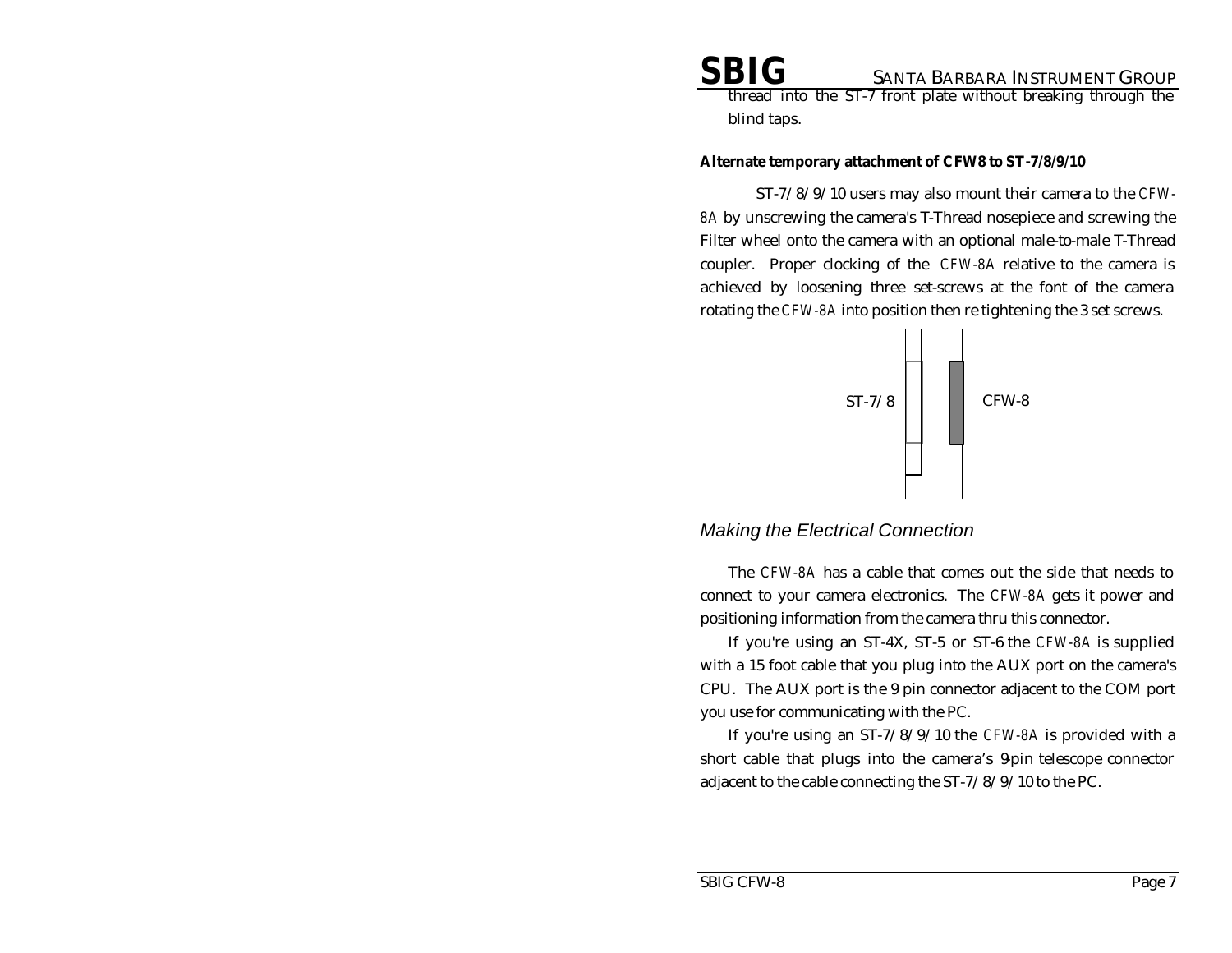Additionally, the *CFW-8A* connector has the phone-jack connector that allows you to connect to the telescope for tracking and Self - Guiding. If you ever decide to connect the *CFW-8A* to an ST-4X, ST-5 or ST-6 you can buy a 15 foot 9 pin extension cable to extend the short cable back down to those cameras' CPU.

#### *Attaching to the Telescope*

At the front of the *CFW-8A* you can attach any T-Thread based adapter that will connect to your telescope, including the nosepiece from your camera. When using a nosepiece to slip the camera and filter wheel assembly into an eyepiece holder, you need to pay careful attention to insure the weight of the filter wheel with the camera attached is held in place with the eyepiece holder's retaining screws.

SBIG also sells an optional T-Thread Visual Back Adapter which screws directly onto the back end of the popular Schmidt-Cassegrain telescopes. This makes for a very rigid mounting.

After attaching the camera/filter wheel combination to the telescope, you should then drape the Camera's head cable over the fork of the telescope and clip it in place so that the cable doesn't drag on the ground as the telescope rotates. Also avoid hanging the camera head and filter wheel by the cables as this could overly strain the cables.

### *Positioning the Filter Wheel*

The motorized *CFW-8A* filter wheel is positioned using commands in the CCDOPS software's Filter menu. The unit does not require calibration like the older CFW-6A and is auto-homing at power-up.

You need to tell the CCDOPS software that you are using the *CFW-8A* and this is accomplished by selecting the *CFW-8A* as the filter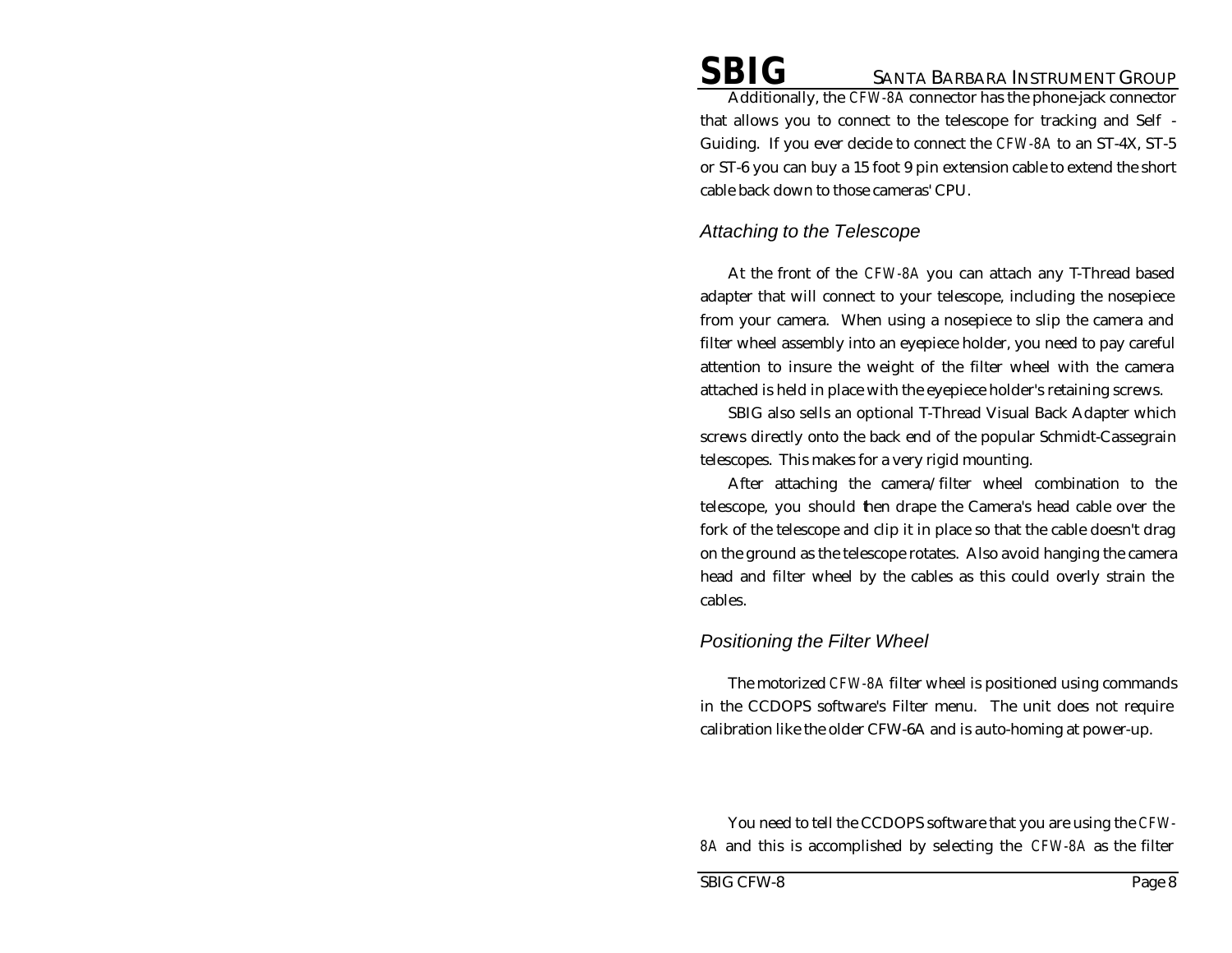wheel type in the Setup command of the Filter menu. If you have an older version of CCDOPS that does not show the *CFW-8A* you can still use the *CFW-8A* by first erasing the FILTER.CFG file in the CCDOPS directory (the software will create a new one for you) then select the CFW-6A type filter wheel in the Setup command.

There are individual commands in the Filter menu with hot-keys for positioning the filter wheel. Also the Camera Status window shows which filter is currently in position, and this information is recorded with images when they are captured. You can rename the filters using the Filter Setup command.

If you have removed the filter wheel from your camera or removed the filter from the magazine you can select the None command in the Filter menu. The None command doesn't position the filter wheel, it just tells the software that you aren't using a filter at the moment. If you run without filters for a period of time you should use the Filter Setup command to select the "None" type of filter wheel.

#### *Remote Shutter Operation with the ST-4X and ST-5*

ST-4X and ST-5 users can use the *CFW-8A* as a remote shutter for taking dark frames. If you cover-up the fifth position in the filter wheel (or any other position for that matter) with some sort of opaque material (a sandwich of aluminum foil between layers of black construction paper works well) you can tell the CCDOPS Version 3 and later software to use that darkened position to cover the CCD for taking dark frames rather than continually asking you to cover and uncover the telescope.

Use the Setup command in the Filter menu to tell the CCDOPS software which filter position has been darkened by setting the Dark position item. Select which of the five filter position you want to use for "Light" frames using the positioning commands in the Filter menu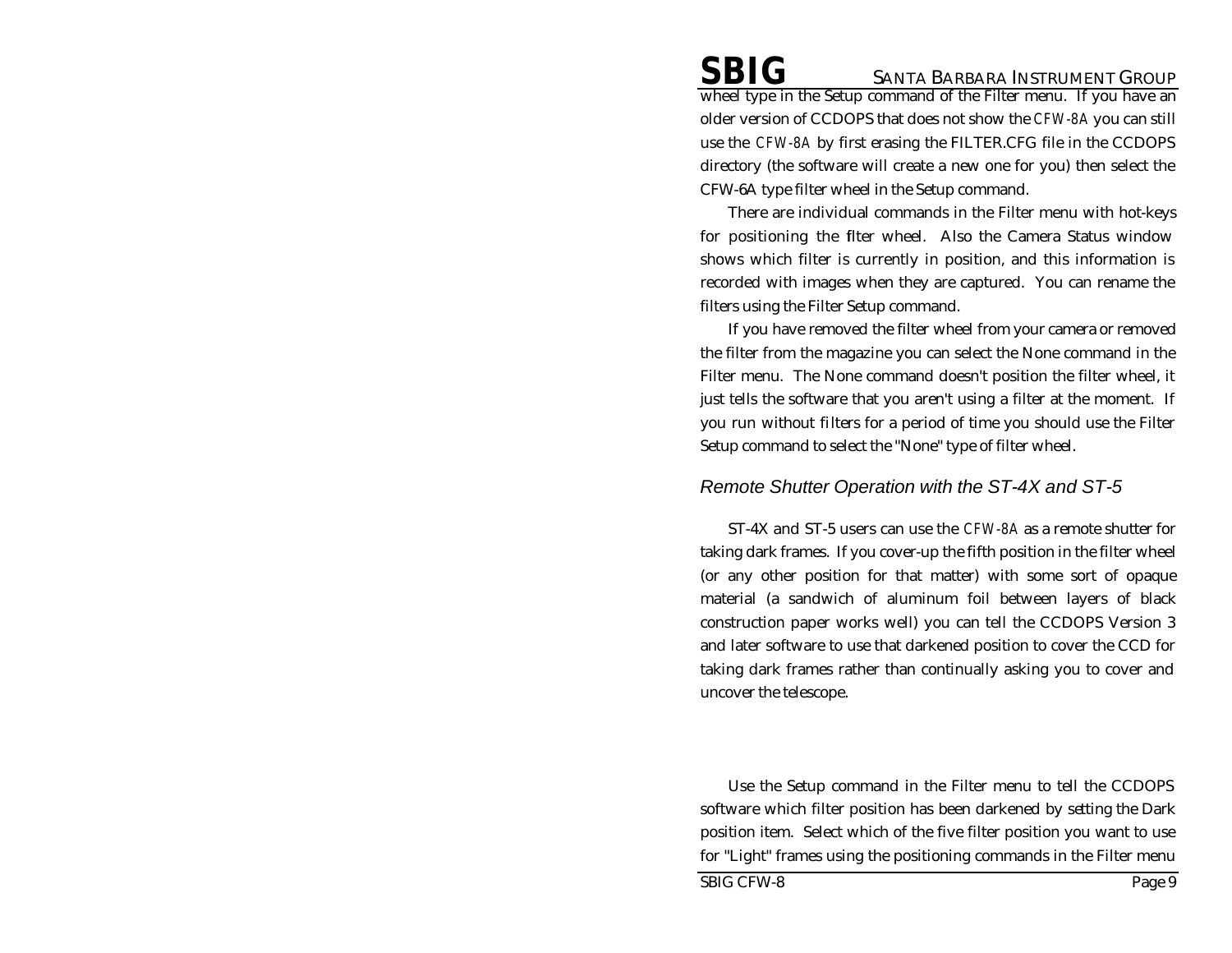and when it comes to taking a dark frame the software will position the filter wheel at the dark position, take the dark frame, then reposition the filter back to where it was for the light frame, All this without you having to cover the telescope!

### *Vignetting*

The increased length of the filter wheel assembly will cause vignetting for fast systems (those with low F numbers such as F/3.3). The vignetting will be worse for the ST-8, ST-9 andST-10 with their relatively large CCDs versus the ST-7. Vignetting will show up as a fall off in the sky background at the edges of the field of view. Flat fielding greatly reduces the troublesome effects of vignetting.

ST-8/9/10 users should use a 2 inch nosepiece or should connect the *CFW-8A* to the telescope through the T-Mount directly so as to avoid vignetting caused by the  $1\frac{1}{4}$  $\frac{1}{4}$  inch nosepieces.

### *Selection of Color Filters*

SBIG color filters include an infrared blocking coating so that a separate IR blocking filter is not needed. The filters used in the SBIG filter wheel have been chosen to optimize the accuracy of the colors produced by the tri-color software. The passbands of each filter are summarized in the table below:

| <b>Color Filter Passbands</b> |               |  |
|-------------------------------|---------------|--|
| Filter                        | Passband (nm) |  |
| Red                           | 612-670       |  |
| Green                         | 488-574       |  |
| Blue                          | 392-508       |  |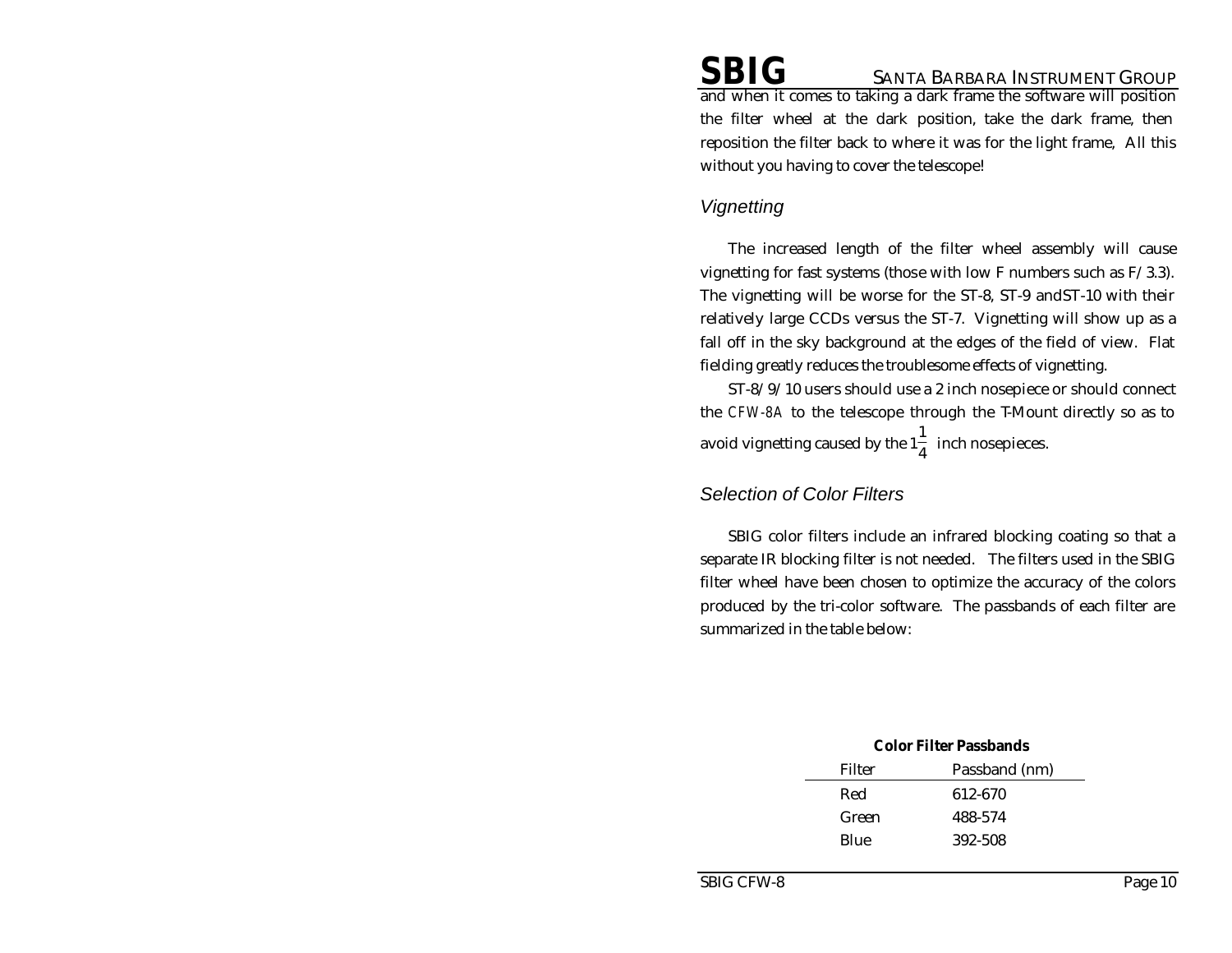The filters are custom filters designed specifically for SBIG cameras. Dichroic filters were chosen over absorption filters for three reasons. First of all, they have high transmission in the passband region. Second, a sharp transition can be obtained in the region around 496 nm. And last, they are all deposited on a sheet of glass of the same thickness, eliminating focus shifts due to varying filter thickness. An infrared blocking coating is applied to these filters to eliminate spectral leaks in the infrared where the CCD has high sensitivity. These bands would be severely contaminated if these leaks were not blocked. Colored plastic filters also have severe red leaks beyond the visible spectral range, so one should particularly avoid those.

The sharp transition between the blue and green region is necessary for proper color rendition of emission sources. The 500 nm oxygen line is blue-green in color, and so must pass through both blue and green filters. The hydrogen-beta line at 486 nm is very blue, and must be rejected by the green filter. The green filter will pass less than 10% of this line.

#### *Hints for the User*

Be aware that color imaging is substantially more difficult than using the CCD unfiltered. Whereas before, you only needed to take one image you now need to take three, and each one needs to be about 4 times as long since only a portion of the total spectral range is passed by each filter. This aggravates tracking problems, which are also more pronounced due to the requirement of registering

three images. Hot pixels and cosmic ray hits are more objectionable since they become strongly colored in the final image (the hot pixel remove utility in CCDOPS should be used). In spite of all this, you will find that even subtle colors present in galactic scenes enhance the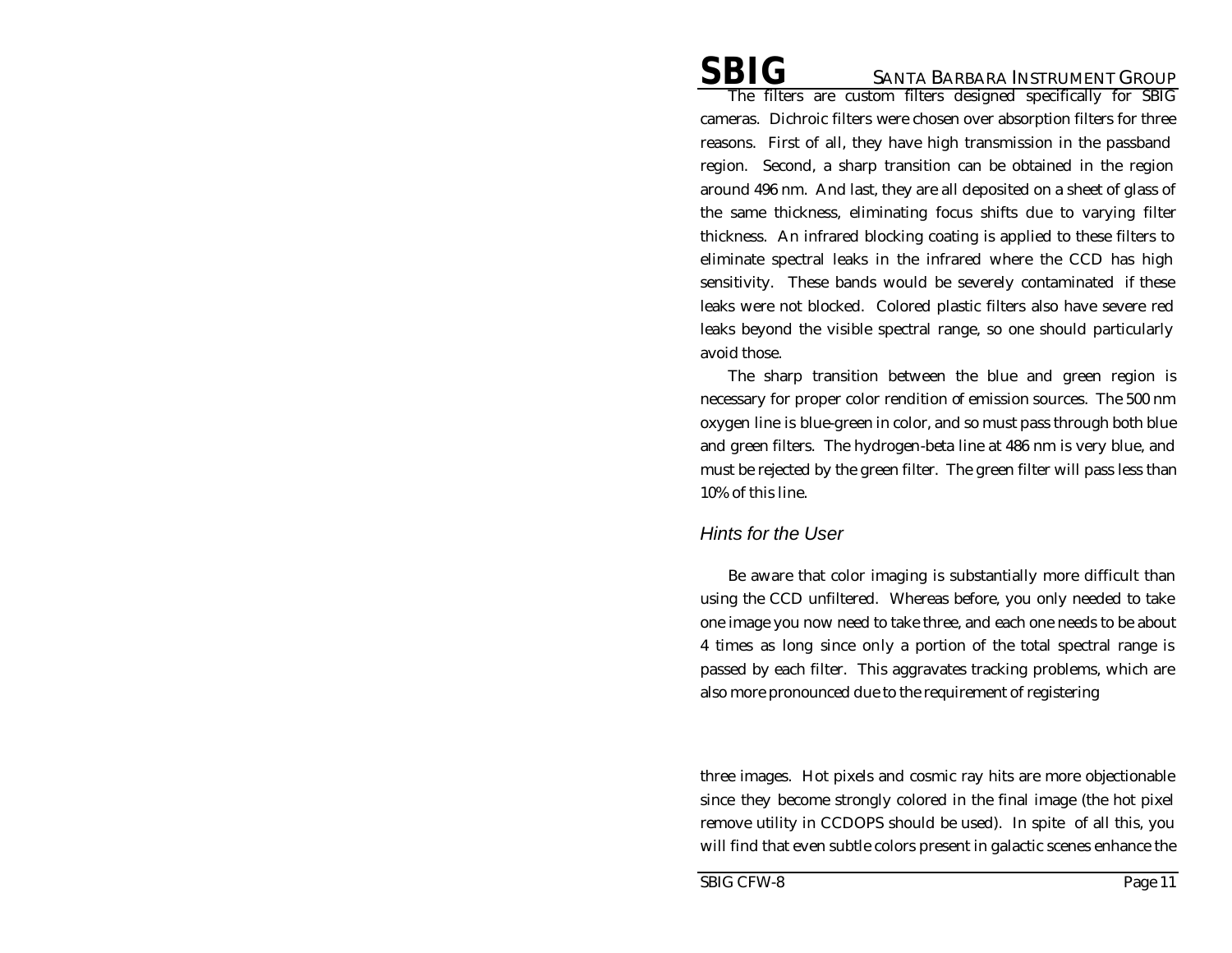image noticeably, and emission nebulas take on beautiful hues of blue, blue-green and red. Star colors are dramatically enhanced, and impart a three dimensional aspect to the image.

We have endeavored to create a product that enables true color pictures of deep sky objects to be produced. We have made certain philosophical decisions with which some may disagree. For example, if we traveled in space to where we were quite close to the Dumbbell Nebula it would appear to be a large gray mass devoid of color, buried in mostly white stars. If we traveled to other galaxies they would be no brighter, in general, than our Milky Way. Many extended objects, such as the Horsehead Nebula, have very low contrast relative to the sky background, often less than 10%, and would never stand out sharply. The images you see on the computer screen are not true, in the general sense, being considerably enhanced in brightness and contrast over the actual object. We have carried this philosophy to the way our program displays star images; stars saturate to the proper color, not white. Your eye would see them differently but less accurately! We find the result very pleasing, but please give us your impression.

#### *Maintenance of the Color Filter Wheel*

The surface of the filters may be safely cleaned with Isopropyl or Methyl alcohol and cotton swabs. Use a gentle circular motion, using several swabs until the surface is clean. The machined parts may be cleaned by rubbing with a soft cloth. A small amount of lubricant can be applied to the magazine axle should the unit start

to chatter but please do so sparingly. It really is a light duty interface. If some part of the *CFW-8A* assembly is damaged, replacement parts may be obtained from Santa Barbara Instrument Group.

Disassembly of the *CFW-8A* is rather straight-forward. You can remove the front cover by removing the six screws that hold it in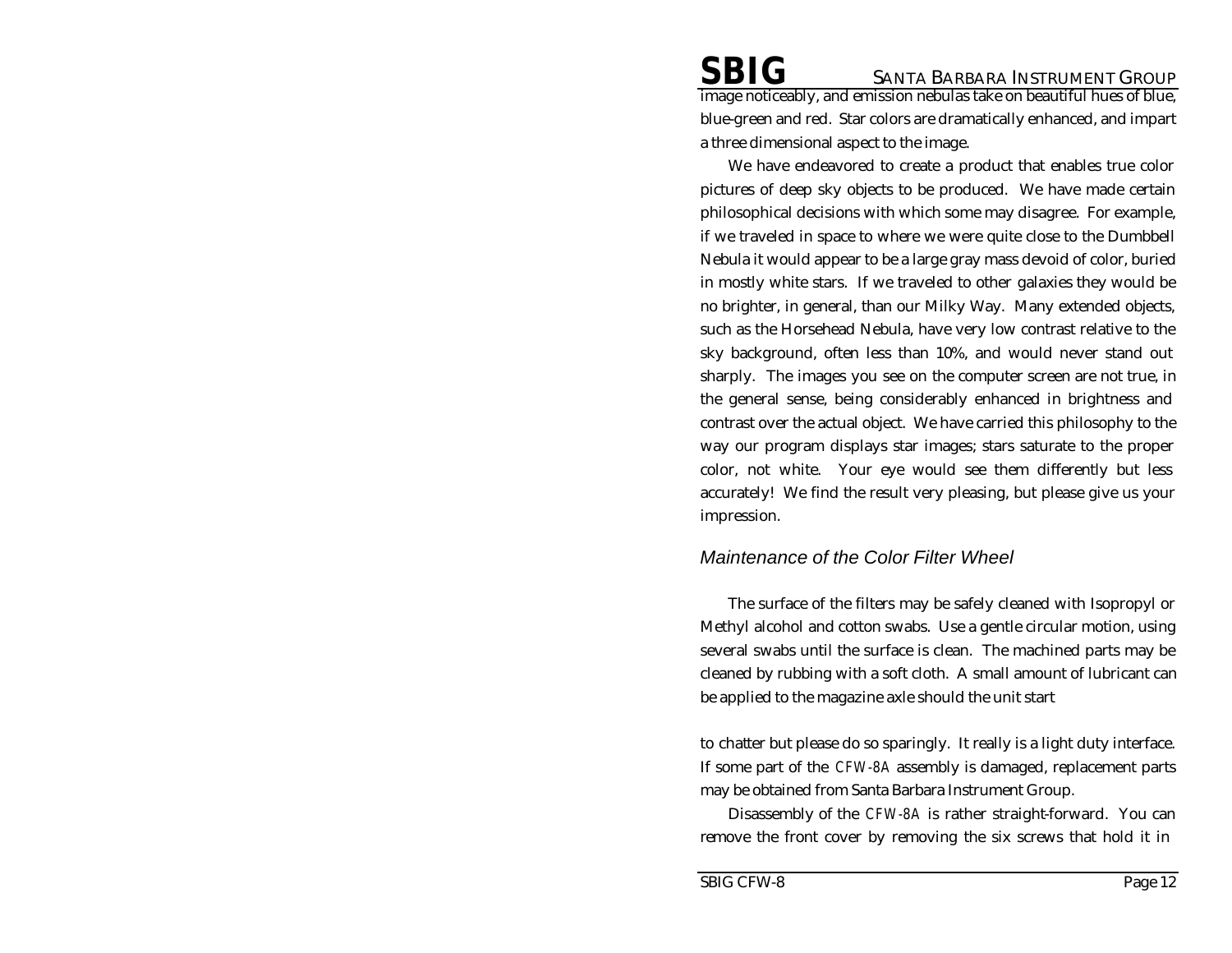place. Once removed, the front cover comes completely free of the *CFW-8A* allowing access to the filter magazine.

The filter magazine can be removed by lifting the magazine straight-up out of the back housing by one-quarter inch then tilting away from the motor and removed completely from the housing. Upon inspection you will notice that the filter magazine has a top and a bottom. The filters screw in from the bottom and the top has the optical alignment pins. As viewed from the top the filter positions are shown in the figure below, noting the position of the double-pinned position adjacent to position 3:



**Top View of the Filter Magazine**

The filter wheel is reassembled in the reverse process. Rotate the filter magazine so that the alignment pins straddle to either side of the motor then tilt the magazine into place and drop it into the back of the housing. Be careful to not bend the axle in the process and

also make sure the magazine is inserted with the filters down towards the camera) and the alignment pins up.

The filter wheel will be held in place against the motor and can be leveled to make installing the front cover easier. Though it